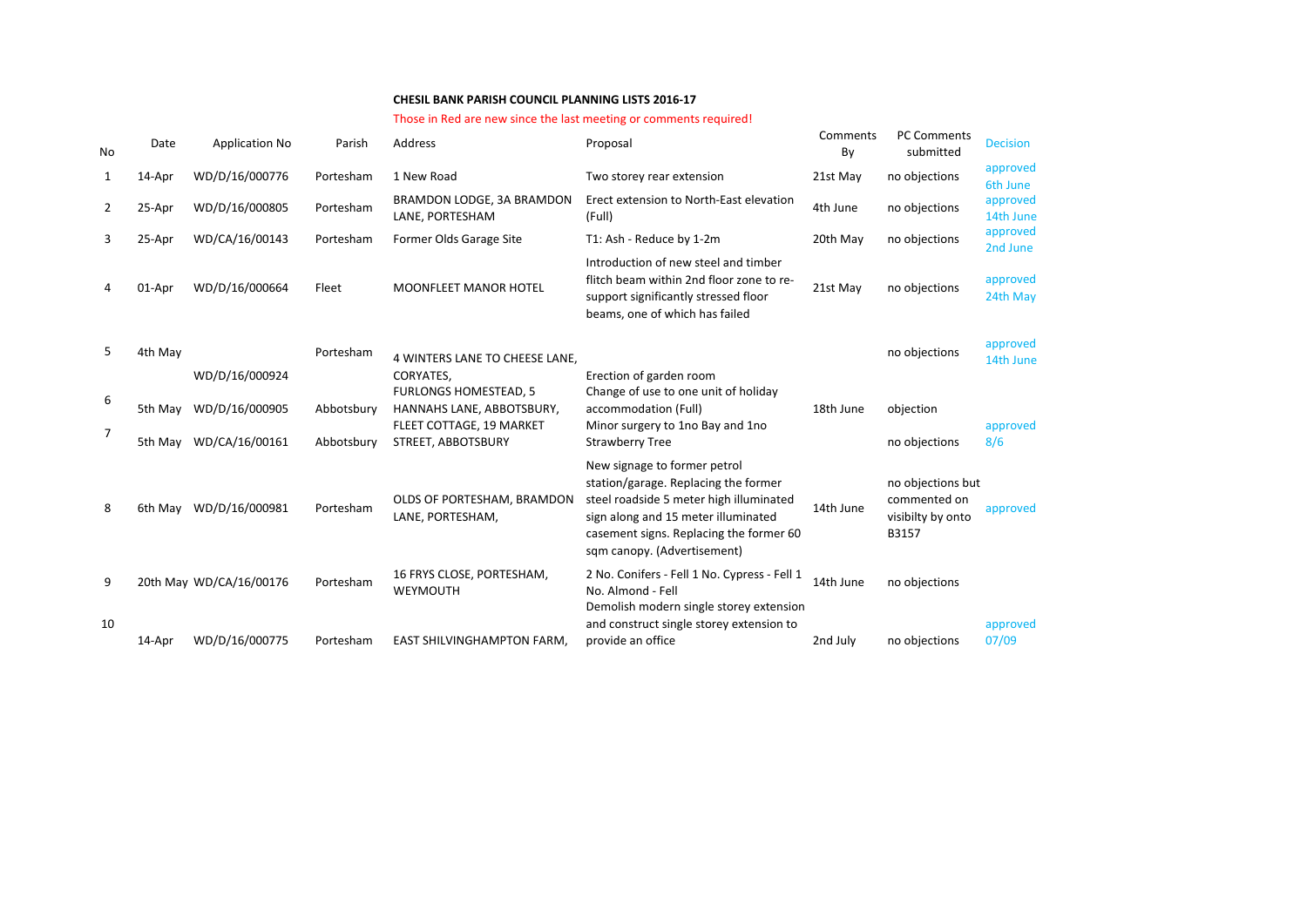| 11 |           | 6th June WD/D/16/000844  | Portesham          | Arcady, Coryates                                                          | Conversion of 1 bedroom above garage<br>into kitchen, lounge & dining area for<br>holiday use                                                                                                                                                 | 9th July  | no objections        |                          |
|----|-----------|--------------------------|--------------------|---------------------------------------------------------------------------|-----------------------------------------------------------------------------------------------------------------------------------------------------------------------------------------------------------------------------------------------|-----------|----------------------|--------------------------|
| 12 |           | 6th June WD/D/16/001154  | Abbotsbury         | BROADCROFT, RODDEN LANE,<br>RODDEN,                                       | Erect garage extension                                                                                                                                                                                                                        | 9th July  | objection            | <b>Approved</b><br>27/07 |
| 13 |           | 13th June WD/D/16/001102 | Abbotsbury         | 9 MARKET STREET, ABBOTSBURY                                               | Repair works to 4no. chimney stacks                                                                                                                                                                                                           | 23rd July | no objections        | approved                 |
| 14 |           | 16th June WD/D/16/000737 | Portesham          | 3 Portesham Hill                                                          | Retention of 'Dorset' style ridging to<br>thatched roof and existing ornamental<br>metal gate (Full)                                                                                                                                          | 30th July | no objections        | approved<br>3rd Aug      |
| 15 | $15$ -Jul | WD/D/16/000999           | Portesham          | LAND ADJACENT TO 9 BRAMDON<br>CLOSE, PORTESHAM, WEYMOUTH,<br>DT3 4LX      | Erect dwelling (Full)                                                                                                                                                                                                                         | 28th Aug  | no objections        | <b>Approved</b>          |
| 16 | 15-Jul    | WD/D/16/000949           | Portesham          | 2 BRAMDON LANE, PORTESHAM,<br>WEYMOUTH, DT3 4HG                           | Request for confirmation of compliance<br>with conditions 5 & 6 of planning<br>approval 1/D/12/001134 (Compliance<br>with Conditions)                                                                                                         |           | info only            |                          |
| 17 | $05$ -May | WD/D/16/000927           | Abbotsbury         | LAND BETWEEN EAST FARM AND<br>BISHOPS CLOSE, ROSEMARY LANE,<br>ABBOTSBURY | Demolish existing garages and erect a<br>new dwelling (Full)                                                                                                                                                                                  | 6th Aug   | objection            | withdrawn                |
| 18 | 23-Jun    | WD/D/16/001339/13<br>38  | Abbotsbury         | 48 WEST STREET, ABBOTSBURY,<br>WEYMOUTH, DT3 4JT                          | Renovation & repointing of the existing<br>eastern end chimney stack including<br>raising the termination height (Listed<br><b>Building Consent)</b>                                                                                          | 6th Aug   | no objections        | approved                 |
| 19 |           | 12-Jul WD/CA/16/00240    | Langton<br>Herring | WESTHOPE, ANGEL LANE,<br>LANGTON HERRING, WEYMOUTH,<br>DT3 4HZ            | 1 No. Pittosporum - Fell (T1) 3 No. Ash -<br>Fell (T2-T4) 1 No. Elm - Fell (T5) 1 No.<br>Prunus - Reduce height by 2m and<br>remove northern stem (T6) 1 No.<br>Sycamore - Crown reduce by 35% 1 No.<br>Judas Tree - 20                       | 6th Aug   | no pbjections        | approved<br>11/08        |
| 20 | 26-Jul    | WD/D/16/001503           | Fleet              | EAST FLEET FARM, FLEET LANE,<br>CHICKERELL, WEYMOUTH, DT3<br>4DW          | Use of this area for seasonal camping<br>pitches and stationing of touring caravan<br>and camper vans together with ancillary<br>facilities such as WCs, shower blocks,<br>waste disposal points etc (Certificate of<br>Lawfulness (Existing) | 27-Aug    | no objections        | approved<br>12/10        |
| 21 |           | 10-Aug WD/D/16/001747    | Portesham          | 15 Front Street, Portesham                                                | <b>Erect First Floor Extension</b>                                                                                                                                                                                                            |           | 17-Sep no objections | <b>Approved</b>          |
| 22 |           | 06-Sep WD/D/16/001669    | Portesham          | 1 Front Street Portesham                                                  | Increase height of chimney stack and<br>install flexible steel liner (Listed Building<br>Consent)                                                                                                                                             | 14th Oct  | no objections        | approved<br>31/10        |